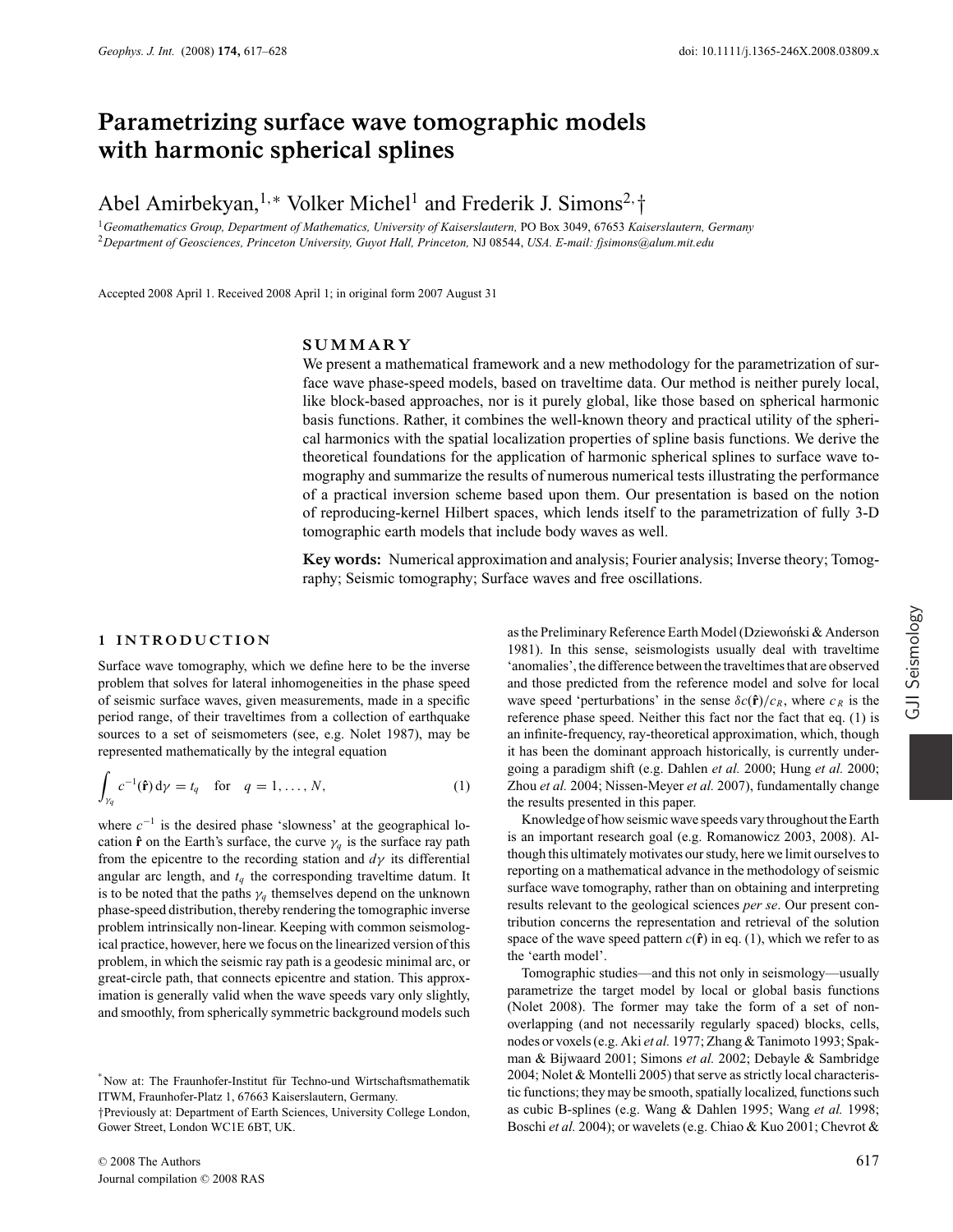Zhao 2007; Loris *et al.* 2007). The latter most commonly are spherical harmonics (e.g. Dziewoński 1984; Woodhouse & Dziewoński 1984; Ekström et al. 1997; Trampert & Woodhouse 1996, 2001), whose support is, by definition, global (Freeden & Michel 1999); in this case, and for this reason, additional damping and smoothness criteria are often imposed on the solution (Boschi & Dziewoński 1999).

Inversion strategies that don't, properly speaking, parametrize the model exist (e.g. Backus & Gilbert 1970; Tarantola & Valette 1982), but then, these usually rely on the prescription of a very specific resolution criterion in the 'Backus–Gilbert' approach (e.g. Backus & Gilbert 1968), or of *a priori*, that is, parametrized, forms of the model covariance matrix in the 'Bayesian' approach (e.g. Tarantola & Nercessian 1984; Montagner 1986). And, of course, even in those cases, discretization of the model remains necessary for its representation.

Model decompositions based on spherical harmonics have many advantages. The mathematical properties of spherical harmonics have long been studied intensively (e.g. Byerly 1893), and a multitude of numerical tools are available for application in seismic tomography (e.g. Doornbos 1988; Dahlen & Tromp 1998). Furthermore, the results of seismic tomographic inversions are often interpreted in a geodynamic context by comparing them to the (predicted) behaviour of the gravitational or magnetic anomaly fields of the Earth, themselves handily expressed in the spherical harmonic basis (e.g. Hager *et al.* 1985; Forte *et al.* 1995; Pari & Peltier 1996). Last, the regularization of the commonly ill-posed tomographic inverse problem, which has a somewhat *ad hoc* character with strictly local parametrizations, retains the intuitive quality of an isotropic low-pass filtering operation in the spherical harmonic basis (see, e.g. Boschi & Dziewoński 1999), which is both easily implemented and readily assessable.

One evident drawback of spherical harmonics is their global character. Since seismic events mostly originate in narrow regions of plate boundary activity and the distribution of seismic stations varies extremely over the planet—that is, until the oceans are covered with recording units (Simons *et al.* 2006b), the available seismic coverage is far from uniform. Due to this, the interior structure of the Earth can only be coarsely resolved in some areas, though more detailed models can be obtained elsewhere. An unwanted result of using global basis functions is that spurious structure may 'leak' into the underresolved portions of the model (Boschi & Dziewoński 1999). Another drawback is the necessarily truncated representation of the model by a finite set of spherical harmonic basis functions, which introduces a second source of leakage into the solution. Both spatial inhomogeneity or incompleteness of sampling and spectral model bandlimitation effect to bias the solution to the inverse problem away from the truth; such problems and some of their possible solutions are discussed in more detail in different contexts by Trampert & Snieder (1996) and Simons & Dahlen (2006).

The above discussion is not meant to deny that ultimately, the physics of the forward problem, rather than sheer mathematical convenience, should have a hand in deciding on a suitable parametrization. We sidestep this issue by focusing on surface wave models of wave speed, for which the spherical harmonics undeniably are a natural as well as convenient choice.

Here, we outline an approach that preserves the desirable analytical properties of spherical harmonic based tomographic parametrization while enabling the retrieval of localized information and avoiding the mapping of well-resolved areas into the unconstrained parts of the solution. The basis functions we propose to use in this context are the harmonic spherical splines of Freeden

(1981a,b). These are, as we shall recall, constructed via spatially localizing reproducing kernels (Freeden *et al.* 1998; Freeden & Michel 2004) and have previously been applied successfully in geoscientific applications such as the analysis of gravity data (e.g. Fengler *et al.* 2004), modelling of the density distribution inside the Earth (e.g. Michel 1999; Fengler *et al.* 2006; Michel & Wolf 2008), modelling of seismic wave front propagation (e.g. Kammann & Michel 2008) and deformation analysis (e.g. Tücks 1996). Many of the ideas share intimate connections with or go back to work done in geomagnetism (e.g. Whaler & Gubbins 1981; Shure *et al.* 1982; Parker 1994) and ultimately, as ever often the case, to Backus & Gilbert (1968, 1970) and Backus (1970a,b,c). Finally, we note that Yanovskaya & Ditmar (1990) have drawn some of the most insightful parallels between smoothed parametrized, Backus–Gilbert, and Bayesian inversion strategies in the specific context of surface wave tomography.

Here, we derive the theoretical foundations for the application of harmonic spherical splines to the problem of surface wave tomography and present the results of numerical tests justifying our enthusiasm for this new method.

# **2 HARMONIC SPLINES ON THE SPHERE**

In this section we present a concise introduction to the theory of spherical splines based on reproducing-kernel Hilbert spaces. We refer the reader to the literature for further mathematical details and proofs (e.g. Aronszajn 1950; Freeden 1981a,b; Schreiner 1997a; Freeden *et al.* 1998; Freeden 1999) and to Parker (1994) for a lucid, geophysically oriented treatment of the main concepts.

### **2.1 Spherical harmonics**

We begin with a brief exposé about spherical harmonics, referring the reader elsewhere for further mathematical (e.g. Müller 1966; Freeden *et al.* 1998) or geophysical (e.g. Kellogg 1967; Backus *et al.* 1996; Dahlen & Tromp 1998) details. We denote as  $\mathbb{N}_0$  the set of all positive integers including 0 and use  $\mathbb R$  for the set of all real numbers. The standard Euclidian inner product on  $\mathbb{R}^3$  is denoted by  $\mathbf{x} \cdot \mathbf{y} := \sum_{i=1}^{3} x_i y_i$  and the Euclidian norm is written  $\|\mathbf{x}\| := (\mathbf{x} \cdot \mathbf{x})^{1/2}$ . The unit sphere  $\Omega := {\hat{\mathbf{r}}} \in \mathbb{R}^3 : ||\hat{\mathbf{r}}|| = 1$  is taken to be a reasonable approximation to the Earth's surface. The set of real surface spherical harmonics {*Ylm*(**rˆ**)}*m*=−*l*,...,*<sup>l</sup>* of integer degree *l* and order *m* spans the space of harmonic homogeneous polynomials of degree *l* restricted to the unit sphere  $\Omega$ . The set  $\{Y_{lm}\}_{l \in \mathbb{N}_0; m=-l,\dots,l}$  forms a complete orthonormal system in the space of square-integrable functions confined to the unit sphere. This space,  $\mathcal{L}^2(\Omega)$  or  $\mathcal{L}^2$  for short, is equipped with the inner product

$$
\langle Y_{lm}, Y_{l'm'} \rangle_{\mathcal{L}^2} := \int_{\Omega} Y_{lm}(\hat{\mathbf{r}}) Y_{l'm'}(\hat{\mathbf{r}}) \, d\Omega = \delta_{ll'} \delta_{mm'}, \tag{2}
$$

where  $\delta$  is the Kronecker delta. The spherical harmonics satisfy the addition theorem

$$
\sum_{m=-l}^{l} Y_{lm}(\mathbf{\hat{r}}) Y_{lm}(\mathbf{\hat{r}}') = \left(\frac{2l+1}{4\pi}\right) P_l(\mathbf{\hat{r}} \cdot \mathbf{\hat{r}}'),\tag{3}
$$

where  $P_l$  is the Legendre polynomial of degree *l* and  $\hat{\mathbf{r}} \cdot \hat{\mathbf{r}}' = \cos \Delta$ , with  $\Delta$  being the geodesic angular distance between the points  $\hat{\mathbf{r}}$ and **rˆ** . Expressions of type (3) only depend on the angular distance between two points on a sphere and are therefore termed 'radial basis functions'.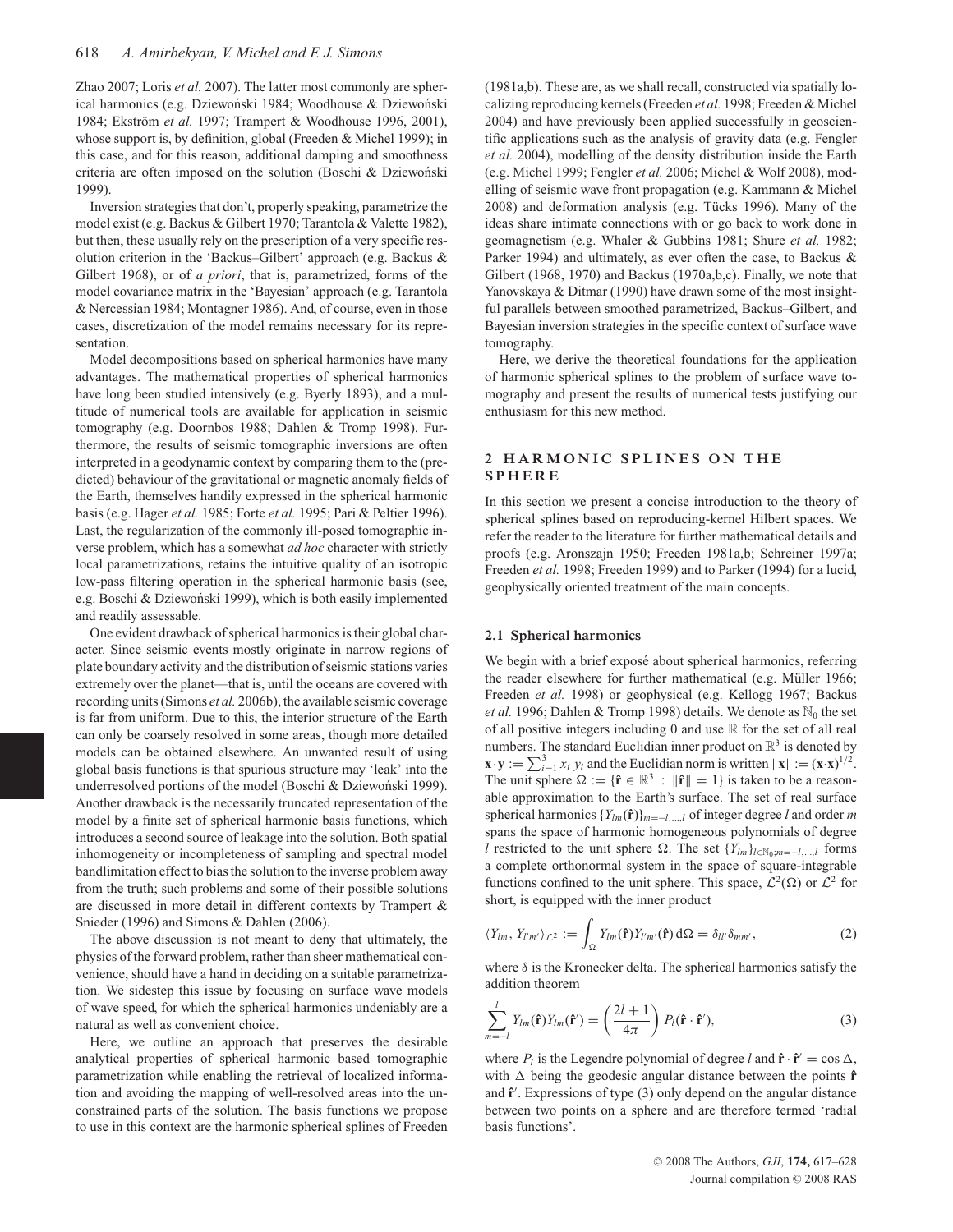The real surface harmonics  $Y_{lm}$  that we use in this paper relate to the perhaps more widely used complex harmonics  $\mathcal{Y}_{lm}$  as

$$
Y_{lm} = \begin{cases} \sqrt{2} \operatorname{Re} \mathcal{Y}_{l|m|} & \text{if } -l \le m < 0 \\ \mathcal{Y}_{lm} & \text{if } m = 0 \\ \sqrt{2} \operatorname{Im} \mathcal{Y}_{lm} & \text{if } 0 < m \le l, \end{cases}
$$
 (4)

whereby for colatitude  $\theta$  and longitude  $\phi$  (Edmonds 1996)

$$
\mathcal{Y}_{lm}(\theta,\phi) = X_{lm}(\theta) \exp(im\phi), \tag{5}
$$

$$
X_{lm}(\theta) = (-1)^m \left(\frac{2l+1}{4\pi}\right)^{1/2} \left[\frac{(l-m)!}{(l+m)!}\right]^{1/2} P_{lm}(\cos\theta),\tag{6}
$$

$$
P_{lm}(\mu) = \frac{1}{2^l l!} (1 - \mu^2)^{m/2} \left(\frac{d}{d\mu}\right)^{l+m} (\mu^2 - 1)^l.
$$
 (7)

## **2.2 Reproducing-kernel Hilbert spaces**

With a sequence of non-zero real numbers  $\{A_l\}_{l \in \mathbb{N}_0}$  such that

$$
\sum_{l=0}^{\infty} \left( \frac{2l+1}{4\pi} \right) A_l^{-2} < \infty,\tag{8}
$$

we associate a space,  $\mathcal{H}(\Omega)$  or  $\mathcal H$  for short, that contains all  $f, g \in$  $\mathcal{L}^2(\Omega)$  functions, with finite inner product

$$
\langle f, g \rangle_{\mathcal{H}} := \sum_{l=0}^{\infty} \sum_{m=-l}^{l} A_l^2 \langle f, Y_{lm} \rangle_{\mathcal{L}^2} \langle g, Y_{lm} \rangle_{\mathcal{L}^2} < \infty,\tag{9}
$$

and norm  $|| f ||_{\mathcal{H}} := \langle f, f \rangle_{\mathcal{H}}^{1/2}$ . The summability (8) implies that every function in H is continuous on  $\Omega$  (Freeden 1999). Such a space H possesses a unique 'reproducing kernel'  $K_H : \Omega \times \Omega \to \mathbb{R}$ ,

$$
K_{\mathcal{H}}(\mathbf{\hat{r}}, \mathbf{\hat{r}}') = \sum_{l=0}^{\infty} \sum_{m=-l}^{l} A_l^{-2} Y_{lm}(\mathbf{\hat{r}}) Y_{lm}(\mathbf{\hat{r}}')
$$
(10)

$$
= \sum_{l=0}^{\infty} A_l^{-2} \left(\frac{2l+1}{4\pi}\right) P_l(\hat{\mathbf{r}} \cdot \hat{\mathbf{r}}'),\tag{11}
$$

which, writing '.' for the function's argument to which the inner product is applied, implies the properties

$$
K_{\mathcal{H}}(\hat{\mathbf{r}},\cdot),\ K_{\mathcal{H}}(\cdot,\hat{\mathbf{r}})\in\mathcal{H},\tag{12a}
$$

$$
\langle f, K_{\mathcal{H}}(\mathbf{\hat{r}}, \cdot) \rangle_{\mathcal{H}} = \langle f, K_{\mathcal{H}}(\cdot, \mathbf{\hat{r}}) \rangle_{\mathcal{H}} = f(\mathbf{\hat{r}}), \tag{12b}
$$

for all  $f \in H$  and  $\hat{\mathbf{r}} \in \Omega$ . Thus, the inner product of a function in the particular space  $H$  and the kernel  $K_H$  'reproduces' the function.

Reproducing-kernel Hilbert spaces are usually thought of as containing 'smooth' functions, and the quelling sequence  $\{A_l\}_{l \in \mathbb{N}_0}$ , while arbitrary in principle, can be chosen judiciously to yield 'interesting' or 'convenient' reproducing kernels (e.g. Schreiner 1997a; Freeden *et al.* 1998; Freeden & Michel 1999), or they may be dictated by the physics of the problem at hand (e.g. Shure *et al.* 1982; Parker 1994). Choices abound; the basic idea relevant to our discussion is that the decay of  $A_l^{-2}$  determines the spatiospectral localization properties of the reproducing kernel. To take a non-bandlimited example, if  $A_l = 1$ , eqs (10) and (11) merely define the spherical Dirac delta function, which has infinite localization in space but contains all frequencies. If  $A_l = 1$  only up to a certain bandwidth  $l \le L$ , the resulting 'Shannon' kernel has both space and spectral localization (see also Simons *et al.* 2006a). Finally, at the other extreme, if  $A_l =$ δ*ll* , we obtain the spherical harmonics of degree *l*—ideally localized spectrally but completely unlocalized in space.

Fig. 1 shows an intermediate case, the so-called 'Abel–Poisson' kernel, defined by eq. (10), with the sequence or 'symbol',

$$
A_l = h^{-l/2} \quad \text{for} \quad 0 < h < 1. \tag{13}
$$

The Abel–Poisson kernel has the remarkable closed-form expression (Freeden & Schreiner 1995)

$$
K_{\mathcal{H}}(\hat{\mathbf{r}}, \hat{\mathbf{r}}') = \frac{1 - h^2}{4\pi (1 + h^2 - 2h [\hat{\mathbf{r}} \cdot \hat{\mathbf{r}}'])^{3/2}},\tag{14}
$$

which renders it extremely useful for our purposes, as we shall see. Eq. (13) are the coefficients in the Legendre series expansion of eq. (14), as shown by, for example, Sansone (1959). Eq. (14) is remarkable in that it allows us to calculate a truly non-bandlimited (and thus spatially less oscillatory) kernel of the form (11) with extreme computational efficiency. For other examples of finite closed-form expressions from infinite expansions with geophysically motivated symbols, see, for example, Whaler & Gubbins (1981), Shure *et al.* (1982) and Parker (1994).

### **2.3 Harmonic splines**

Throughout this paper, let  $\mathcal{F} \equiv {\{\mathcal{F}_q\}}_{q=1,\dots,N}$  be a set of bounded, real-valued, linear, continuous functionals on  $H$ . As an example, identifying  $c^{-1}(\hat{\mathbf{r}})$  of eq. (1) as a scalar function *f* :  $\Omega \to \mathbb{R}$ , which associates a phase slowness with every point on the sphere, we may rewrite the linear integral equation (eq. 1) as, simply

$$
\mathcal{F}_q(f) := \int_{\gamma_q} f(\mathbf{\hat{r}}) d\gamma = t_q \quad \text{for} \quad q = 1, \dots, N. \tag{15}
$$

This again formulates the surface wave tomography problem as: given a set of known traveltimes and the corresponding set  ${\{\mathcal{F}_q\}}_{q=1,\ldots,N}$  of linear functionals, find the unknown slowness distribution  $f \in H$  such that (15) holds true. Before proceeding, we note that eq. (15) represents a 'ray-theoretical' measurement at infinite frequency; the integral is over the geometric ray path. Accounting for finite-frequency effects and measurement strategies would transform the data functional into a volume integral with the appropriate sensitivity kernel (e.g. Dahlen *et al.* 2000; Zhou *et al.* 2004). The functionals  $\mathcal{F}_q$  map a scalar field  $f$  onto a set of reals  $t_q$ ; in the same vein, we define

$$
\mathcal{F}_q(K_{\mathcal{H}})[\mathbf{\hat{r}}] := \int_{\gamma_q} K_{\mathcal{H}}(\mathbf{\hat{r}}, \mathbf{\hat{r}}') d\gamma' \quad \text{for} \quad \mathbf{\hat{r}} \in \Omega,
$$
 (16)

which projects a kernel in two variables onto a field in one, by integrating over the second one. After an additional integration, the result  $\mathcal{F}_k(\mathcal{F}_q(K_H))$  is once again a set of reals, as in eq. (15).

Any function  $f \in H$  of the form

$$
f(\mathbf{\hat{r}}) = \sum_{k=1}^{N} a_k \mathcal{F}_k(K_{\mathcal{H}})[\mathbf{\hat{r}}] \quad \text{for} \quad \mathbf{\hat{r}} \in \Omega,
$$
 (17)

is called a 'spherical spline' in  $H$ , relative to  $F$ . If the system  $F$  is linearly independent, then there exists a unique  $f$ , out of the set of all possible splines, that satisfies

$$
\mathcal{F}_q(f) = t_q \quad \text{for all} \quad q = 1, \dots, N. \tag{18}
$$

Let, now, the system of functionals  $\mathcal F$  be linearly independent. Then the spline interpolation problem (eq. 18)—in our case the tomography problem (eq. 15) for a unique set of paths  $\gamma_q$ —amounts to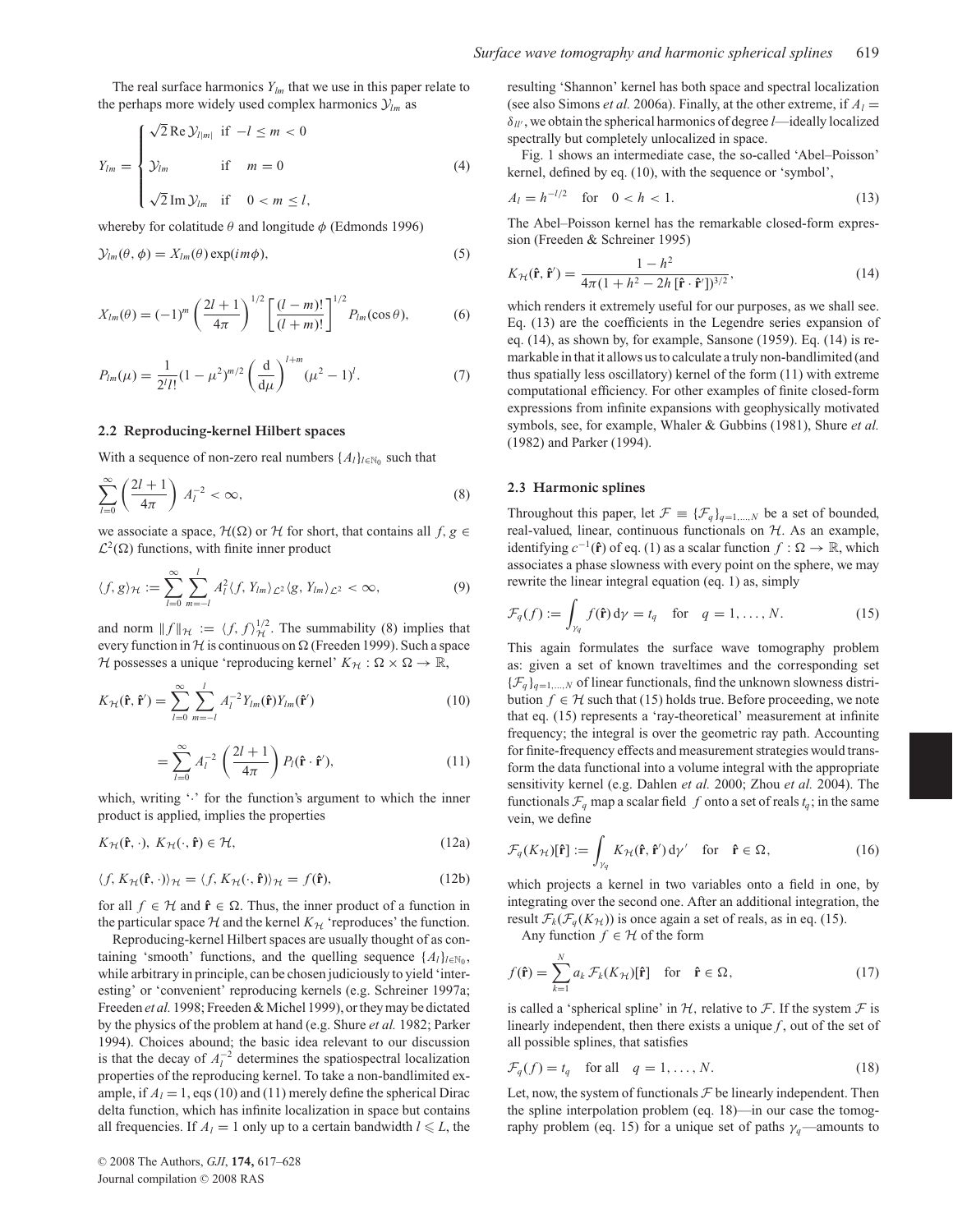

**Figure 1.** The Abel–Poisson reproducing kernel. (a) and (b) Spatial variation as a function of the angular distance  $\Delta = \arccos(\hat{\mathbf{r}} \cdot \hat{\mathbf{r}}')$  between two points  $\hat{\mathbf{r}}$  and  $\hat{\bf r}'$  along the surface of the unit sphere, for the parameters  $h = 0.50$  (black),  $h = 0.75$  (grey) in panel (a), and for  $h = 0.90$  (black) and  $h = 0.95$  (grey) in panel (b). (c) and (d) Spectrum  $A_I^{-2}$  as a function of spherical harmonic degree *l*, for the same parameter combinations as in panels (a) and (b).

finding the coefficients  $\{a_k\}_{k=1,\dots,N}$  from the linear system of equations:

$$
\sum_{k=1}^{N} a_k \mathcal{F}_q(\mathcal{F}_k(K_{\mathcal{H}})) = t_q,
$$
\n(19)

as we can see by combining eqs (15) and (17). It also follows that the Gram matrix, whose elements are given by

$$
F_{qk} = \mathcal{F}_q(\mathcal{F}_k(K_{\mathcal{H}})),\tag{20}
$$

is square and positive definite, and that the spline (eq. 17) satisfying eq. (18) is unique in minimizing the norm  $|| f ||_{\mathcal{H}}$ . For mathematical details and proofs of the above statements, we refer to Freeden (1999); geophysical insight is imparted by Parker (1994).

To account for imperfect data, the interpolation conditions (eq. 18) can be combined with a smoothing condition, for example, by adding positive constants to the diagonal of the matrix (20) and solving the modified linear equation system

$$
\sum_{k=1}^{N} a_k \mathcal{F}_q(\mathcal{F}_k(K_{\mathcal{H}})) + \rho \sigma_q^2 a_q = t_q \tag{21}
$$

for a smoothing level or regularization parameter  $\rho > 0$  and a data variance  $\sigma_q^2$ . In that case, the spline (eq. 17) is 'approximating' rather than 'interpolating', and may be shown to uniquely minimize the functional

$$
\sum_{k=1}^{N} \left[ \frac{\mathcal{F}_k(f) - t_k}{\sigma_k} \right]^2 + \rho \langle f, f \rangle_{\mathcal{H}},\tag{22}
$$

as discussed in detail by Freeden (1999). See also Craven & Wahba (1979) for a related approach on the interval.

An optimal value for  $\rho$  can be selected by a variety of methods (Engl *et al.* 1996; Aster *et al.* 2005), such as by 'generalized cross-validation' (Craven & Wahba 1979) or from the knick-point of the so-called '*L*-curve' (Lawson & Hanson 1974; Hansen 1992) of the solution norm  $|| f ||_{\mathcal{H}}$  for a particular value of  $\rho$  plotted against  $\sum_{k} F_{qk} a_k - t_q$ , the norm of the misfit—see Amirbekyan (2007) for practical examples.

## **2.4 Mathematical context**

It is worth noting that Nashed & Wahba (1974, 1975) used reproducing-kernel based approaches to approximate the generalized inverse of an operator from an arbitrary Hilbert space into a set of real-valued functions on an interval or in-between two such sets. Subsequently, Engl (1982, 1983a) established the idea of using reproducing kernels to regularize ill-posed problems for Fredholm integral equations of the first kind on an interval, at the same time suggesting the probable applicability of this method to other reproducing-kernel Hilbert spaces. Generalizations to arbitrary real Hilbert spaces can be found in Engl (1983b), which in turn inspired the further developments of Amirbekyan (2007) and Amirbekyan & Michel (2008).

Other approaches to construct approximating tools out of reproducing-kernel Hilbert spaces exist (see, e.g. Saitoh *et al.* 2003; Bolotnikov & Rodman 2004; Saitoh 2005). While all of them are related to the harmonic splines used here inasmuch as they use reproducing kernels to regularize ill-posed problems, they are, nevertheless, very different in the details.

Finally, it should be remarked that the harmonic splines of this paper are related to the spherical wavelets of Windheuser (1995) and Freeden & Windheuser (1997), noting that the wavelets are differences of reproducing kernels, which are called 'scaling functions' in this context (Freeden *et al.* 1998).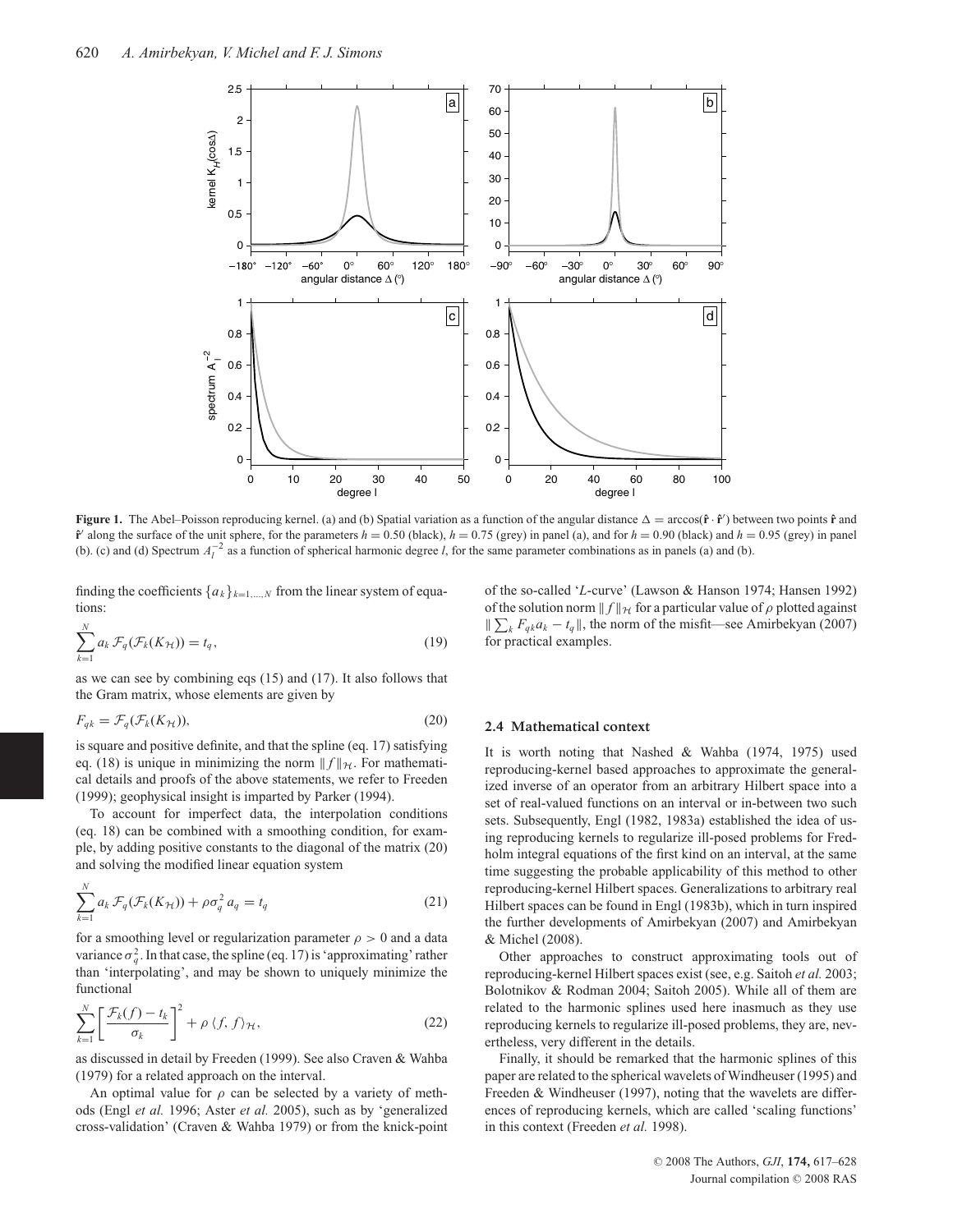## **3 APPLICATION TO TOMOGRAPHY**

We return to the specific problem of determining an earth model, that is, the geographical variations of the inverse phase speed  $c^{-1}(\hat{\bf{r}})$  or slowness—of seismic surface waves from a set of great-circle integrals—otherwise known as traveltime measurements. These path integrals are the linear continuous functionals  $\mathcal F$  of Section 2.3. They owe their linearity to the linearity of integration, and using the boundedness of the phase slowness and the ray paths, it can easily be shown that these functionals are continuous as well (Amirbekyan 2007). Furthermore, we assume that every path is measured exactly once; as a consequence, the  $\mathcal{F}_q(c^{-1}), q = 1, \ldots, N$ are linearly independent (Amirbekyan 2007), and an earth model can be constructed by solving the interpolation problem (eq. 19) or the approximation problem (eq. 21), depending on the accuracy of the measurements.

Interpolating, or approximating, the unknown phase slowness by a harmonic spline requires evaluating eqs (17) and (19) and inverting the square matrix (20). Such calculations are greatly aided by, and explain the motivation behind, a parametrization approach rooted in spherical harmonics. In this section, we give constructive proofs for two different methodologies to implement a harmonic-spline based parametrization of a surface wave earth model.

#### **3.1 First method**

The stationary ray path taken by the surface wave across the surface of the Earth,  $\gamma$ , is a great circle, the geodesic minimal arc between the source and the receiver. The entries of the Gram matrix (20) which we require, are thus integrals of the form

$$
\int_{\gamma_q} \left[ \int_{\gamma_k} K_{\gamma_t}(\hat{\mathbf{r}}, \hat{\mathbf{r}}') d\gamma' \right] d\gamma
$$
\n
$$
= \sum_{l=0}^{\infty} \sum_{m=-l}^{l} A_l^{-2} \int_{\gamma_q} Y_{lm}(\hat{\mathbf{r}}) d\gamma \int_{\gamma_k} Y_{lm}(\hat{\mathbf{r}}') d\gamma', \qquad (23)
$$

as seen by substituting the expressions (10) and (15) into eq. (20).

Equations such as eq. (23), which are in terms of the real spherical harmonics  $Y_{lm}$  of eq. (4), are of a form that lends itself easily to numerical implementation without integration, since the complex spherical harmonics  $\mathcal{Y}_{lm}$ , defined in eqs (5)–(7), satisfy the explicit expression (Dahlen & Tromp 1998, p. 930)

$$
\int_{\gamma} \mathcal{Y}_{lm}(\hat{\mathbf{r}}) d\gamma = \sum_{m'=-l}^{l} (i/m') X_{lm'}(\pi/2) (1 - e^{im'\Delta})
$$
  
 
$$
\times \mathcal{D}_{m'm}^{(l)}(\alpha, \beta, \delta), \qquad (24)
$$

where  $X_{lm}$  is the normalized Legendre polynomial defined in eq. (6),  $\Delta$  is the source–receiver epicentral angular distance,  $\mathcal{D}_{m/m}^{(l)}$  is a Wigner rotation matrix whose elements can be computed efficiently by recursion (Edmonds 1996; Blanco *et al.* 1997; Dahlen & Tromp 1998; Masters & Richards-Dinger 1998) and, finally,  $\alpha$ ,  $β$  and  $δ$  are Euler angles that depend on  $Δ$  and the geographical coordinates of the source  $(\theta_s, \phi_s)$  and the receiver  $(\theta_R, \phi_R)$  as follows:

$$
\tan \alpha = \frac{\sin \theta_{\rm R} \cos \theta_{\rm S} \cos \phi_{\rm R} - \cos \theta_{\rm R} \sin \theta_{\rm S} \cos \phi_{\rm S}}{\cos \theta_{\rm R} \sin \theta_{\rm S} \sin \phi_{\rm S} - \sin \theta_{\rm R} \cos \theta_{\rm S} \sin \phi_{\rm R}},
$$
(25)

$$
\cos \beta = \frac{\sin \theta_R \sin \theta_S \sin (\phi_R - \phi_S)}{\sin \Delta}, \qquad (26)
$$

 $\tan \delta = \frac{\cos \theta_{\rm S} \cos \Delta - \cos \theta_{\rm R}}{\cos \theta_{\rm S} \sin \Delta}.$  (27)

After obtaining the model coefficients  $a_k$ ,  $k = 1, \ldots, N$  by solving eqs (19) or (21), an earth model in the function space  $H$  is obtained via eq. (17):

$$
f(\mathbf{\hat{r}}) = \sum_{k=1}^{N} a_k \sum_{l=0}^{\infty} \sum_{m=-l}^{l} A_l^{-2} \left[ \int_{\gamma_k} Y_{lm}(\mathbf{\hat{r}}') d\gamma' \right] Y_{lm}(\mathbf{\hat{r}}), \tag{28}
$$

which presents no additional numerical burden.

### **3.2 Second method**

The computation scheme outlined above has an alternative. Rather than using the analytical great-circle integrals (eq. 24), we may use a parametrized version of the great-circle equations and perform the resulting integrals numerically. This works for any arbitary function; in the context of spherical splines, we write the entries of the Gram matrix  $(20)$  using eqs  $(11)$  and  $(15)$  as

$$
\int_{\gamma_q} \left[ \int_{\gamma_k} K_{\gamma_t}(\hat{\mathbf{r}}, \hat{\mathbf{r}}') d\gamma' \right] d\gamma
$$
\n
$$
= \sum_{l=0}^{\infty} A_l^{-2} \left( \frac{2l+1}{4\pi} \right) \int_{\gamma_q} \int_{\gamma_k} P_l(\hat{\mathbf{r}} \cdot \hat{\mathbf{r}}') d\gamma' d\gamma.
$$
\n(29)

Taking  $\hat{\mathbf{r}}_S$  and  $\hat{\mathbf{r}}_R$  to be the source and receiver points on the unit sphere, we let  $\mathbf{w} = \mathbf{\hat{r}}_R - (\mathbf{\hat{r}}_S \cdot \mathbf{\hat{r}}_R) \mathbf{\hat{r}}_S$  and  $\mathbf{\hat{w}} = \mathbf{w}/\|\mathbf{w}\|$ , for which  $\mathbf{\hat{r}} \cdot \mathbf{\hat{w}} =$ 0. Then, the parametric equation of the great circle between  $\hat{\mathbf{r}}_S$  and **rˆ**<sup>R</sup> can be written as

$$
\hat{\mathbf{r}}_{\gamma}(\tau) = \hat{\mathbf{r}}_{\mathbf{S}} \cos \tau + \hat{\mathbf{w}} \sin \tau \quad \text{with} \quad 0 \le \tau \le \Delta, \tag{30}
$$

where the epicentral distance  $\Delta$  = arccos( $\hat{\mathbf{r}}_S \cdot \hat{\mathbf{r}}_R$ ) and, as expected,  $\hat{\mathbf{r}}_{\gamma}(0) = \hat{\mathbf{r}}_{\mathbf{S}}$  and  $\hat{\mathbf{r}}_{\gamma}(\Delta) = \hat{\mathbf{r}}_{\mathbf{R}}$ . With the great circle  $\gamma$ thus parametrized by the coordinate function  $\mathbf{\hat{r}}_{\nu}(\tau)$  and noting that  $\|\mathbf{\hat{r}}_{\gamma}(\tau)\| = 1$  everywhere on the interval, the line integrals

$$
\int_{\gamma_q} \int_{\gamma_k} P_l(\hat{\mathbf{r}} \cdot \hat{\mathbf{r}}') d\gamma' d\gamma
$$
\n
$$
= \int_0^{\Delta_q} \int_0^{\Delta_k} P_l(\hat{\mathbf{r}}_{\gamma_q}(\tau) \cdot \hat{\mathbf{r}}_{\gamma_k}(\tau')) d\tau' d\tau
$$
\n(31)

can be evaluated using standard numerical quadrature methods. Once the model coefficients  $a_k$ ,  $k = 1, \ldots, N$  have been determined from eqs (19) or (21), the earth model is calculated from eq. (17) as

$$
f(\mathbf{\hat{r}}) = \sum_{k=1}^{N} a_k \sum_{l=0}^{\infty} A_l^{-2} \left( \frac{2l+1}{4\pi} \right) \int_0^{\Delta_k} P_l \left( \mathbf{\hat{r}}_{\gamma_k}(\tau) \cdot \mathbf{\hat{r}} \right) d\tau.
$$
 (32)

#### **3.3 Second method: a special case**

A 'third' method applies the second method to the special but important case where the reproducing kernel is of the Abel–Poisson type of eq. (14), which was previously shown in Fig. 1. The Gram matrix becomes the numerically doable

$$
\int_{\gamma_q} \left[ \int_{\gamma_k} K_{\gamma t}(\hat{\mathbf{r}}, \hat{\mathbf{r}}') d\gamma' \right] d\gamma = \left( \frac{1 - h^2}{4\pi} \right)
$$

$$
\times \int_0^{\Delta_q} \int_0^{\Delta_k} \left\{ 1 + h^2 - 2h \left[ \hat{\mathbf{r}}_{\gamma_q}(\tau) \cdot \hat{\mathbf{r}}'_{\gamma_k}(\tau') \right] \right\}^{-3/2} d\tau' d\tau, \qquad (33)
$$

<sup>C</sup> 2008 The Authors, *GJI*, **174,** 617–628 Journal compilation  $©$  2008 RAS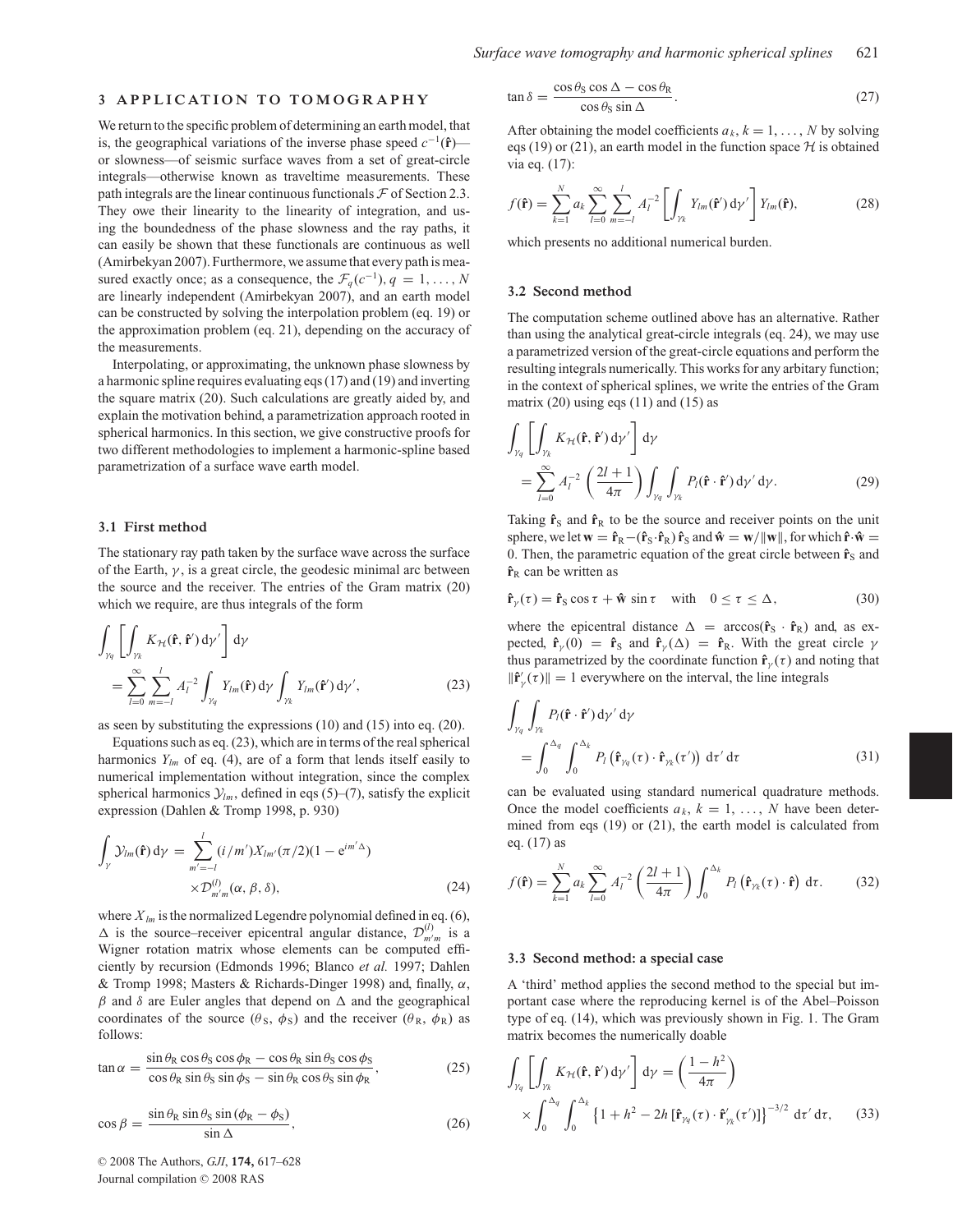and the earth model, once the coefficients  $a_k$  have been recovered through eqs (19) or (21), is obtained from

$$
f(\mathbf{\hat{r}}) = \sum_{k=1}^{N} a_k \left( \frac{1 - h^2}{4\pi} \right)
$$
  
 
$$
\times \int_0^{\Delta_k} \left\{ 1 + h^2 - 2h \left[ \mathbf{\hat{r}}_{\gamma_k}(\tau) \cdot \mathbf{\hat{r}} \right] \right\}^{-3/2} d\tau.
$$
 (34)

# **4 NUMERICAL TESTS**

Here, we present the results of numerical tests conducted to verify and illustrate the performance of the parametrization of surface wave models by harmonic splines. Inversion tests come in many flavours (see, e.g. Spakman & Nolet 1988). Nevertheless, the collective of results that we will show, in our opinion, convincingly argues for the utility, versatility, and reliability of our new method.

Before we discuss the details, we note that all tests depend on being able to produce a 'synthetic' data set, that is, we have to be able to specify an arbitrary earth model  $f(\hat{\mathbf{r}}_l)$  at a set of points  $\hat{\mathbf{r}}_l$  on the sphere and produce a set of theoretical traveltime measurements for it. We can do this as follows for a model that is in the form

$$
f(\hat{\mathbf{r}}) = \sum_{k=1}^{N} a_k K_{\mathcal{H}}(\hat{\mathbf{r}}_k, \hat{\mathbf{r}}),
$$
\n(35)

where the  ${\hat{\bf{r}}_k}_{k=1,\ldots,N}$  are pairwise distinct points on the unit sphere. We obtain the required coefficients  ${a_k}_{k=1,\dots,N}$  by solving the linear equation system

$$
\sum_{k=1}^{N} a_k K_{\mathcal{H}}(\mathbf{\hat{r}}_k, \mathbf{\hat{r}}_l) = f(\mathbf{\hat{r}}_l) \quad \text{for all} \quad l = 1, \dots, N. \tag{36}
$$

The matrix with elements  $K_H(\hat{\mathbf{r}}_k, \hat{\mathbf{r}}_l)$  is regular since every system of pairwise distinct points (**rˆ***<sup>k</sup>* , **rˆ***l*) is a 'fundamental system' (Schreiner 1997b). The traveltime synthetics for great-circle paths  $\gamma_q$  are then calculated according to eq. (15), and thus, given by

$$
t_q = \sum_{k=1}^{N} a_k \int_{\gamma_q} K_{\mathcal{H}}(\mathbf{\hat{r}}_k, \mathbf{\hat{r}}) d\gamma,
$$
 (37)

computed via the numerical methods discussed in Section 3.

All forthcoming tests use the Abel–Poisson kernel (eqs 13–14) with  $h = e^{-0.2}$  or  $h = e^{-0.05}$ , as indicated in the captions. As shown by Fig. 1, the parameter, or symbol,  $h \in (0, 1)$  determines the hat-width of the kernel  $K_H$ : the closer h is to 1, the narrower is the kernel width. Currently, there is no general method to determine an optimal symbol for each particular problem; the optimal choice of *h* depends on the physics of the problem (e.g. Zhou *et al.* 2004), the spatial density of the given data and the *a priori* information about the smoothness of the underlying model (e.g. Montagner 1986). The integral terms representing the matrix components and the spline basis were calculated approximately with the composite trapezoidal rule, as in Section 3.3. All inversions were performed using Cholesky factorization.

We consider three sets of great-circle paths for simulating data and evaluating model recovery (Fig. 2). The first is a global collection of 2469 earthquakes and 199 stations (Fig. 2a) yielding 8490 surface wave paths (Fig. 2b); a situation based on, if not identical to, the ray path coverage in the models of Rayleigh-wave phase speeds at 80s period, obtained by Trampert & Woodhouse (1995, 1996, 2001). The second is an admittedly unrealistic, but challenging, regional case with 500 unique ray paths covering the Australian continent (Figs 2c and d). Both sets are the basis for the tests discussed in Section 4.1 and 4.2. The third is a combination experiment; its path coverage and inversion results appear in a separate figure and are discussed in Section 4.3.

#### **4.1 Checkerboard tests**

As a first experiment we performed a series of classical checkerboard tests. We generated a synthetic model by the equation

$$
f(\theta, \phi) = 4 + 0.2 \sin(a\theta) \sin(b\phi),
$$
\n(38)

in colatitude  $\theta$  and longitude  $\phi$ , with  $a = 8$ ,  $b = 10$  for Fig. 3 and  $a = 16$ ,  $b = 20$  for Figs 4 and 6. This amounts to a phase-speed model whose mean is 4 km s<sup>−</sup><sup>1</sup> and whose deviations therefrom do not exceed  $\pm$ 5 per cent. We calculated theoretical traveltimes by direct numerical integration and added 1 per cent data noise to them in the cases indicated in the figure legends.



**Figure 2.** Data coverage for the numerical tests. Sources (white filled circles), receivers (grey filled triangles) and great-circle paths (black curves) for synthetic global (a and b) and regional (c and d) modelling. The global experiment has 8490 ray paths and is inspired by the data sets compiled by Trampert & Woodhouse (1995, 1996, 2001). The regional experiment is a synthetic in the truest sense of the word and counts 500 unique ray paths.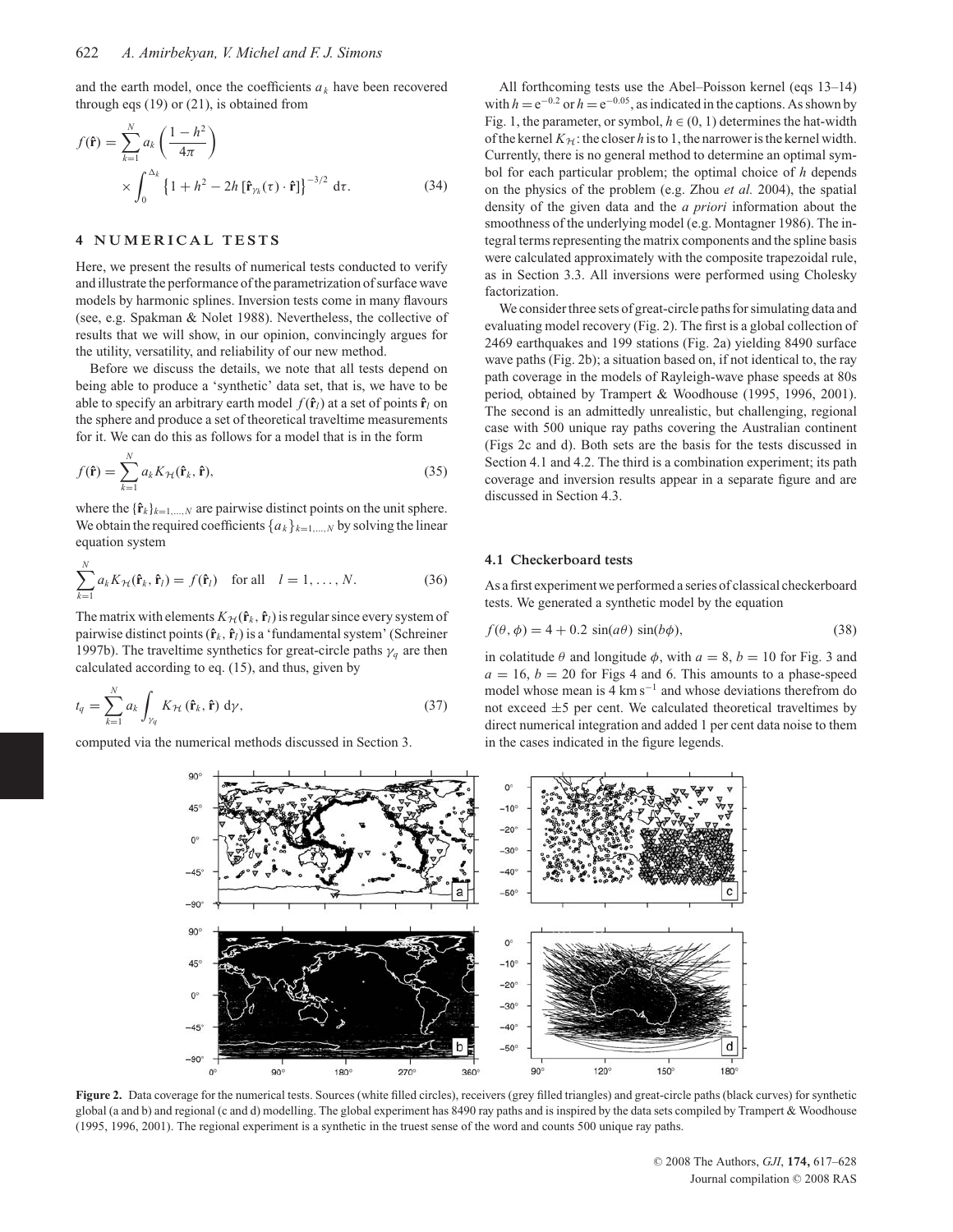

**Figure 3.** Results from synthetic 'checkerboard' inversion tests using the global path coverage shown in Fig. 2(b) and the Abel–Poisson kernel with  $h = e^{-0.2}$ . Top row: recovery (in km s<sup>-1</sup>), by eqs (21) and (22), of the input pattern, for varying noise levels and regularization parameters  $\rho$  as shown in the legend. Bottom row: reconstruction error, in per cent relative to 4 km s<sup>-1</sup>, the mean of the model input.



**Figure 4.** Results from synthetic 'checkerboard' inversion tests using the regional path coverage shown in Fig. 2(d) and the Abel–Poisson kernel with *h* = e<sup>−0.2</sup>. Top: recovered pattern, in km s<sup>−1</sup>. Bottom: recovery error relative to 4 km s<sup> $-1$ </sup>, in per cent.

Fig. 3 reports on the results for the global ray coverage of Fig. 2(b). The inversion was regularized as in eqs (21) and (22) with regularization parameters  $\rho = 10^{-4}$ , 0.25 and 0.06, respectively, as shown in the legend. In all cases shown, the histograms of the residuals relative to 4  $\rm km\,s^{-1}$  are reasonably normally distributed with means of 0.06, 0.11 and 0.06 per cent, standard deviations of 1.47, 1.80 and 2.01 per cent and root-mean-squared recovery errors (rmse) of 0.059, 0.072 and 0.080 km s<sup>−</sup>1, respectively, corresponding to the three noise and regularization levels shown in Fig. 3. A result using the contrived regional path coverage of Fig. 2(d), without noise and using  $\rho = 10^{-5}$ , is shown in Fig. 4. Here, too, the recovery is excellent, with a mean error of −0.001 per cent, a standard deviation of 0.09 per cent and an rmse of 0.002 km s<sup>−</sup><sup>1</sup> over the Australian model domain shown.

We repeated all experiments using the 'standard' spherical harmonic (up to a bandwidth of degree 39) inversion method, described in detail by Trampert & Woodhouse (1995). For regularization and to reduce ringing (Trampert & Woodhouse 1995; Trampert & Snieder 1996; Trampert & Woodhouse 2003), they advocate using an *a priori* diagonal covariance matrix on the spherical harmonic expansion coefficients whose elements are given by

$$
\lambda^{-1}[l(l+1)]^{-2},\tag{39}
$$

where *l* is the degree of the corresponding spherical harmonic and  $\lambda$  is a smoothing parameter. Much like the regularization parameter  $\rho$  in the harmonic-spline method, determining the smoothing parameter  $\lambda$  for the spherical harmonic method is somewhat of an art that can, however, be made more quantitative by considering the *L*-curve showing the trade-off of solution norm versus the model misfit, or by 'generalized cross-validation' (see Section 2.3). In this suite of synthetic experiments with known input, however, we simply selected the value of  $\lambda$  that yielded the lowest rmse. The chosen  $\lambda = 10^{-7}$ , 10<sup>-5</sup> and 10<sup>-6</sup> and the corresponding rmse were 0.058, 0.070 and 0.093 km s<sup>-1</sup>; in other words, statistically indistinguishable from the harmonic-spline results for the global case reported above. For the Australian experiment, the best value was  $\lambda =$  $10^{-9}$  and the resulting statistics  $7 \times 10^{-5}$  per cent, 0.31 per cent and 0.006 km s<sup> $-1$ </sup> for the mean, standard deviation and rms error, respectively.

We realize that not every possible situation of data and model configuration can be tested with these few simple experiments, nevertheless, conclude that these checkerboard experiments do illustrate that the harmonic-spline method reveals itself to be a practical and reliable method to tackle large-scale surface wave tomographic experiments on global as well as regional scales.

#### **4.2 Hidden-object tests**

Checkerboard tests are not uncontroversial (see, e.g. Lévêque *et al.*) 1993)—not in the least, because the 'correct' answer is a known, and most certainly un-Earth-like, phase-speed distribution. For this reason, we conducted another suite of experiments with an input model that itself is the result of a test inversion of Rayleigh-wave phase-speed measurements from the Trampert & Woodhouse (1995, 1996, 2001) data set—to which we added a patch of an anomalously low velocity (3 km s<sup>−</sup>1) as a 'hidden object', clearly visible in Fig. 5.

The inversion results, using the Abel–Poisson harmonic-spline method and the global path coverage of Fig. 2(b), are shown in Fig. 5. The recovery is very good—the statistics for this example are 0.14 per cent mean, 1.10 per cent standard deviation of the relative and 0.045 km s<sup>−</sup><sup>1</sup> rms error. For comparison, the inversion using standard spherical harmonic inversions with a regularization parameter of  $\lambda = 10^{-5}$  yields values of 0.02 per cent, 1.18 per cent and 0.048 km s<sup>−</sup><sup>1</sup> in these categories, respectively, though it is noticeable that the error in the harmonic-spline reconstruction is more concentrated around the area of the anomalous object than in the recovery, parametrized by global spherical harmonic basis functions (Amirbekyan 2007), as expected.

<sup>C</sup> 2008 The Authors, *GJI*, **174,** 617–628 Journal compilation  $©$  2008 RAS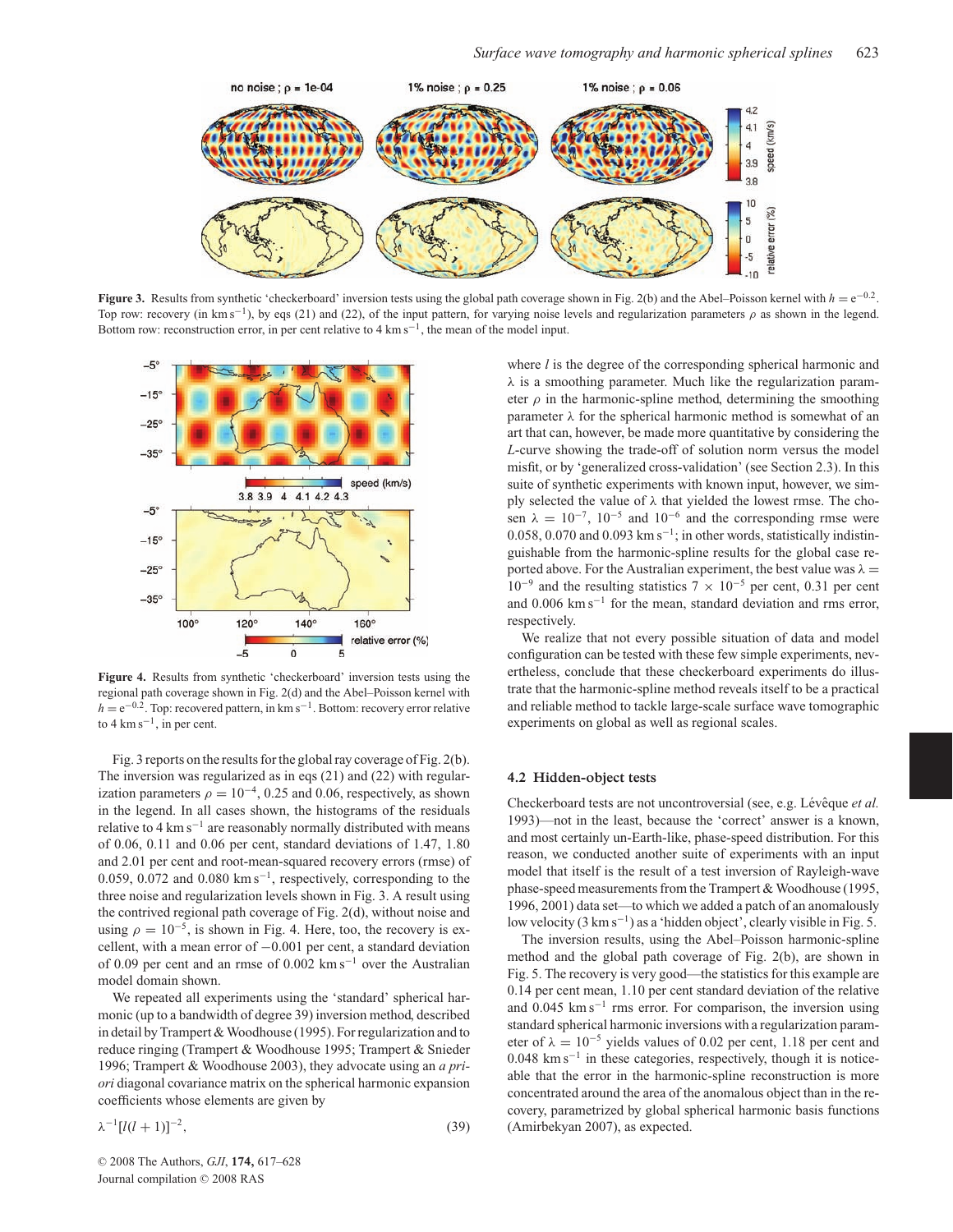

**Figure 5.** Inversion test with a realistic, Earth-like phase-speed distribution plus a low-velocity 'hidden object', recovered by the harmonic-spline method with the global path coverage shown in Fig. 2(b), the Abel–Poisson kernel with  $h = e^{-0.2}$  and a regularization parameter  $\rho = 0.05$ . Relative error is with respect to the average of the input model of 4.06 km s<sup> $-1$ </sup>.

We repeated the above tests after adding random noise to the data sets and comparing the absolute and relative performance of the harmonic-spline and spherical harmonic methods. The sensitivity of the spline method to measurement errors is not larger than that of the spherical harmonic method (Amirbekyan 2007).

#### **4.3 Mixed-resolution tomography**

In the two previous sections, we assessed the performance of the new harmonic-spline method in recovering global or regional wave speed anomalies. We argued that the harmonic splines are competitive with smoothed spherical-harmonic parametrization based on simple metrics such as the rmse. Upon casual inspection, the improvements, however, were slight, and the skeptical seismologist might well wonder whether the payoff of investing in a new methodology, however mathematically elegant, is sufficient. In this paragraph, we hope to allay any fears that it might not be.

Seismologists are increasingly faced with constructing wave speed models that combine global and regional data sets into a single inversion. A recent example is the ongoing deployment of the USARRAY (http://www.iris.edu/USArray), which is in the process of densifying the North American station coverage multiple times with respect to the existing global networks (Romanowicz & Giardini 2001; Romanowicz 2008). For such problems, parametrizations ideally are adaptive and locally adjusted to the model resolution. In the literature, such approaches come in a variety of flavours, using block subdivisions, (e.g. Abers & Roecker 1991; Bijwaard *et al.* 1998; K´arason & van der Hilst 2000; Simons *et al.* 2002), irregularly distributed nodes (e.g. Debayle & Sambridge 2004; Nolet & Montelli 2005) or cubic B-splines on dyadically subdivided spherical tessellations (e.g. Wang *et al.* 1998; Boschi *et al.* 2004; Nettles & Dziewoński 2008). All these require an initial step of 'grid design', based on some measure of expected resolution. None of them are proper mathematically speaking 'multi-resolution' (*sensu* Mallat 1989)—global seismological parametrizations by spherical wavelets being still in their infancy (e.g. Chiao & Kuo 2001; Chevrot & Zhao 2007; Loris *et al.* 2007).

The approach taken with the harmonic spherical splines in this paper is tested with respect to the particular complications introduced by mixing global and regional ray coverage. Our free parameters are the type of splines used, that is, the symbol  $A<sub>l</sub>$ , which, as shown in eqs (10) and (11), determines the properties of the reproducing kernel  $K<sub>H</sub>$  and thus of the function space of the solution, and the regularization parameter  $\rho$  of eq. (21) determining the trade-off between data fit and model norm. The Gram matrix (20) is always square with the dimensions of the number of ray paths  $N \times N$ . For the tests, we remain faithful to the Abel–Poisson kernel (13), but we vary the values of  $0 < h < 1$  and  $\rho$ .

For comparison, we show the results of 'industry-standard' smoothed spherical harmonic inversions (e.g. Boschi *et al.* 2004), where decisions are to be made on the truncation bandwidth *L*, which determines the number of model parameters as  $(L + 1)^2$  and the size of the normal matrix  $N \times (L+1)^2$ , and the regularization parameter  $\lambda$  in eq. (39). For the tests we varied both *L* and  $\lambda$ .

The input model is the checkerboard pattern generated by eq. (38) with  $a = 16$  and  $b = 20$ , which has power dominantly between spherical harmonic degrees 25–35. Some results are shown in Fig. 6, with performance metrics listed in Table 1. As expected, smoothed spherical harmonic inversions perform increasingly better as the truncation degree increases, but all of them continue to suffer severely from wild swings in the areas without any data coverage. For the optimal (as per the rmse) parameter settings in the harmonic-spline inversion (Abel–Poisson with  $h = e^{-0.05}$  and  $\rho = 1 \times 10^{-3}$ ), the recovery is also very good in the areas of dense path coverage (North America and Australia) but only a small amount of structure is introduced in the areas largely devoid of ray paths. The spline-based rmse in the regions marked by the black boxes in Fig. 6(h) is very low. More importantly, it is quite significantly lower than the equivalent rmse in those areas under the spherical harmonic parametrization. The localizing character of the harmonic splines has clear advantages over the traditional spectral approach: we conclude that the new method holds its own in a variety of challenging settings.

Elsewhere, Amirbekyan (2007) shows best-fit inversion results and tests based upon them, using actual Rayleigh and Love wave phase-speed anomaly data, measured on individual seismograms compiled by Trampert & Woodhouse (1995, 1996, 2001). Here, we refrain from presenting the results in these pages until they can be presented with the proper seismological validation and geological interpretation that they require but that, unfortunately, falls outside of the scope of this methodological presentation.

# **5 CONCLUSIONS**

The inverse problem of interpolation or approximation using harmonic-spline basis functions is a good alternative to current methods in seismic surface wave tomography, which are based on purely local (blocks) or purely global (spherical harmonics) basis functions. Harmonic spherical splines pair the analytical advantages of the spherical harmonics, most notably their efficient integration over great-circle paths, with a localizing character that lends itself equally well to the parametrization of global as well as regional (or mixed-resolution) phase speed models made from traveltime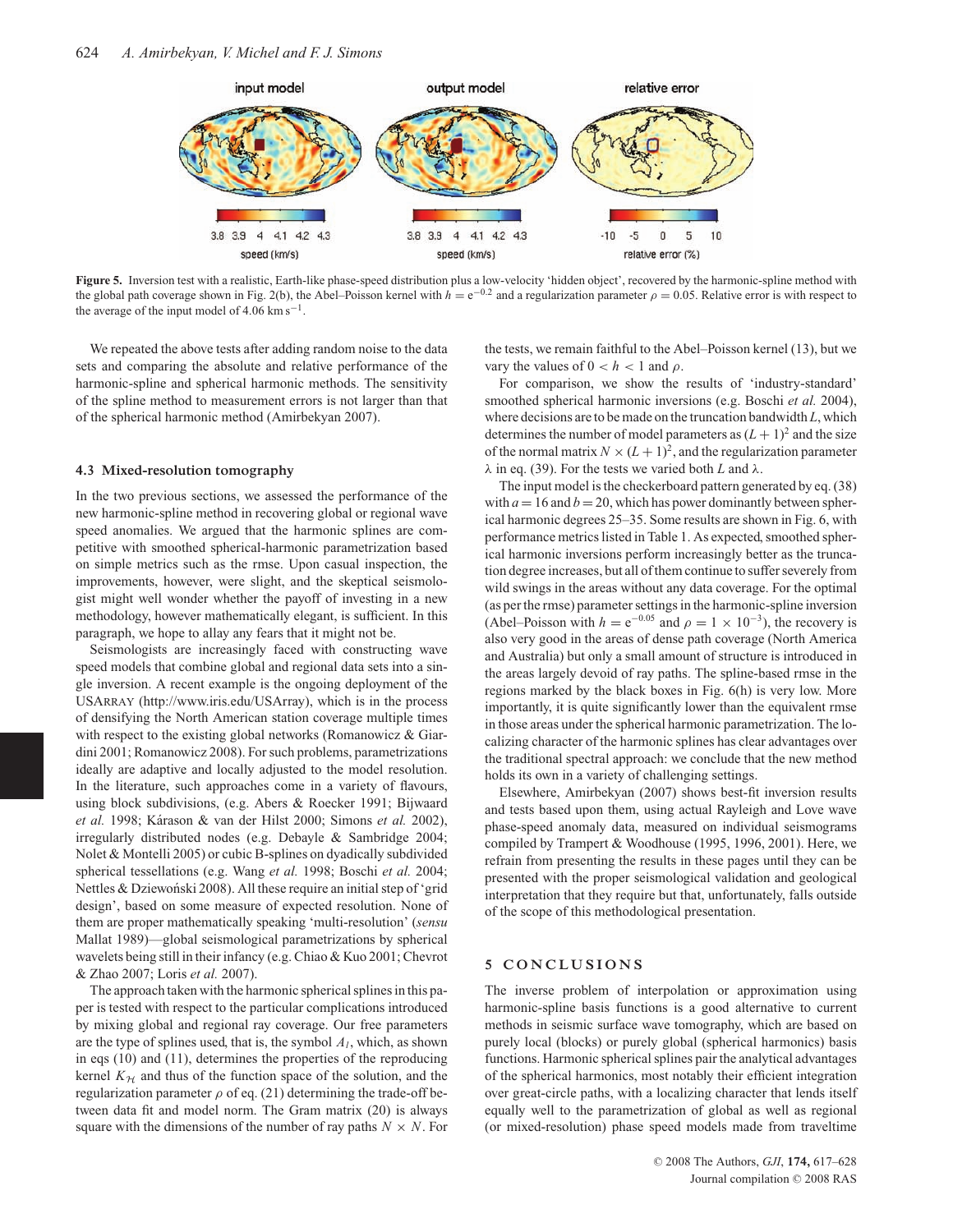

**Figure 6.** Inversion tests for a global checkerboard input pattern with stations as in panel (a), a highly heterogeneous path coverage shown in (b) and recovered (c–e) via the spherical harmonic method at varying bandwidths *L* and regularization parameters λ and (f-h) by harmonic splines with the *h* = e−0.<sup>05</sup> Abel–Poisson kernel and various regularization parameters  $\rho$ , as shown in the legend. See Table 1 for a statistical description of the global results and of those for the North American and Australian subregions (black boxes).

Table 1. Recovery of a checkerboard pattern (see Section 4.3 and Fig. 6) using spherical harmonics (bandwidth  $L$  and regularization parameter  $\lambda$ ) or splines (with Abel–Poisson kernel of symbol *h* and regularization parameter  $\rho$ ). Shown are the root-mean-squared recovery errors (rmse) for the tests depicted in Fig. 6. The rmse are reported for the global modelling domain as well as for the well-covered North American and Australian regions outlined by black boxes in Fig. 6(h).

| L                | λ             | rmse (global)         | rmse(N. Am.)          | rmse (Aust.)          |
|------------------|---------------|-----------------------|-----------------------|-----------------------|
| 20               | $10^{-8}$     | $6.79 \times 10^{+2}$ | $2.35 \times 10^{-1}$ | $4.52 \times 10^{-1}$ |
| 40               | $10^{-8}$     | $4.63 \times 10^{-1}$ | $1.40 \times 10^{-1}$ | $8.15 \times 10^{-2}$ |
| 60               | $10^{-8}$     | $1.84 \times 10^{-1}$ | $7.09 \times 10^{-2}$ | $5.63 \times 10^{-2}$ |
| $\boldsymbol{h}$ | $\mathcal{L}$ | rmse (global)         | rmse(N. Am.)          | rmse (Aust.)          |
| $e^{-0.20}$      | 0.004         | $1.21 \times 10^{-1}$ | $6.07 \times 10^{-2}$ | $7.13 \times 10^{-2}$ |
| $e^{-0.20}$      | 0.001         | $1.30 \times 10^{-1}$ | $6.01 \times 10^{-2}$ | $6.45 \times 10^{-2}$ |
| $e^{-0.05}$      | 0.001         | $8.98 \times 10^{-2}$ | $4.87 \times 10^{-2}$ | $5.30 \times 10^{-2}$ |

measurements. The method is based on spatially localizing reproducing-kernel basis functions that effectively reduce the vast model space to contain only models of a certain well-defined smoothness. In the case of the Abel–Poisson kernel, this smoothness is characterized by a single parameter, the symbol of the kernel that determines the decay of its spectral power, and thus, the spatially

localizing behaviour. Great-circle integrations based on the Abel– Poisson kernel expansion can be performed semi-analytically with great accuracy. The tomographic inversion problem then amounts to the inversion of a square and positive-definite Gram matrix, to which an additional regularization matrix can be added, with a trade-off parameter whose ideal value can be determined to depend on the estimated data noise and a user-acceptable compromise between model smoothness and data misfit. This type of splines is not confined to the unit sphere, the case dealt with in this paper—volumetric reproducing-kernel based approaches suitable for fully 3-D inversions, including of body-wave data, are on the horizon (Amirbekyan & Michel 2008).

## **ACKNOWLEDGMENTS**

The authors express their gratitude to the 'DFG-Graduiertenkolleg Mathematik und Praxis' of the Department of Mathematics at the University of Kaiserslautern, which financed the visits of FJS and Jeannot Trampert to Kaiserslautern. AA and VM wish to thank Jeannot Trampert from Utrecht University for very valuable discussions and for providing the data sets which were used in the numerical tests. AA acknowledges financial support from German Academic Exchange Service (DAAD), the Forschungsschwerpunkt 'Mathematik und Praxis', University of Kaiserslautern and the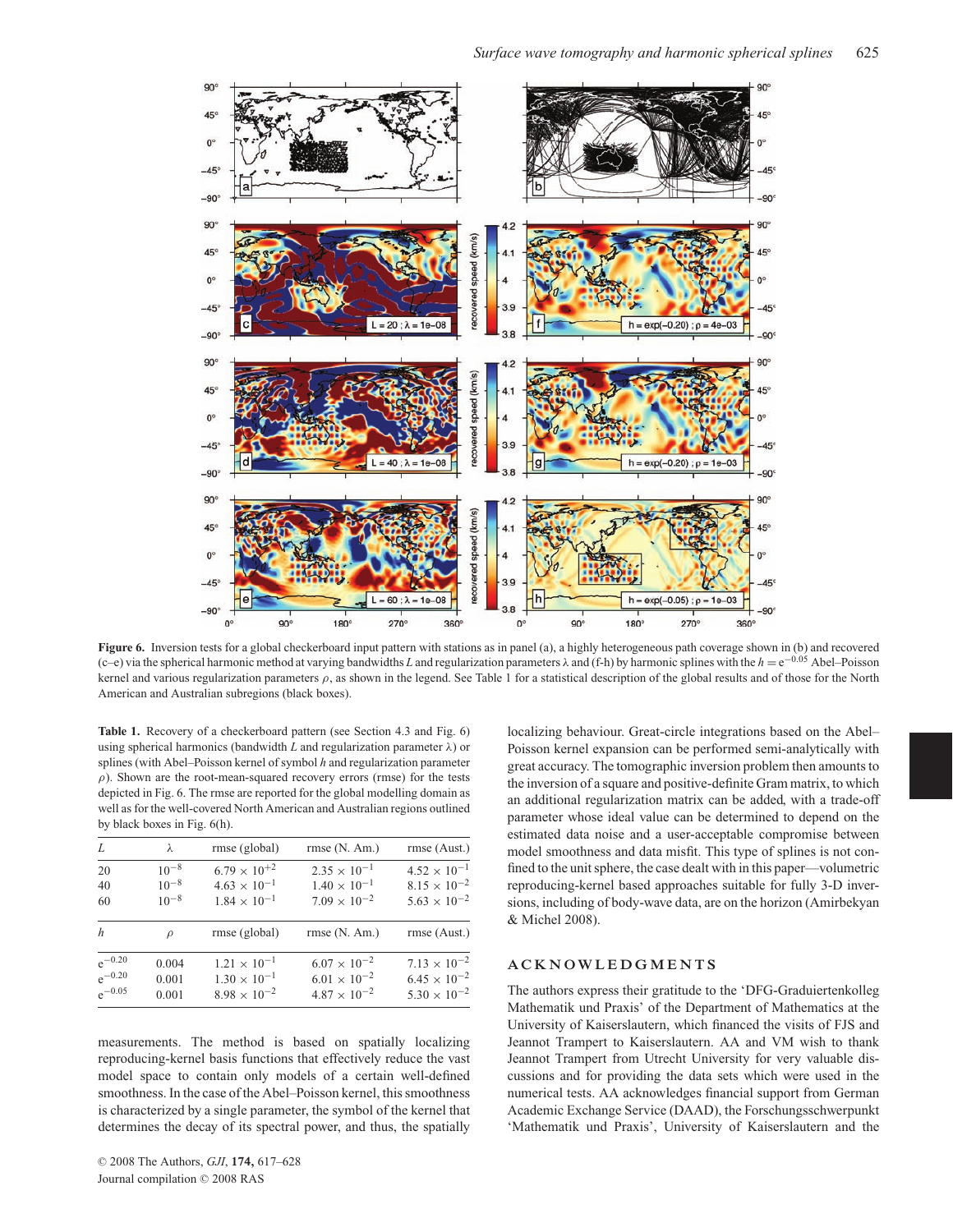International School for Graduate Studies (ISGS), University of Kaiserslautern. VM acknowledges financial support from the German Research Foundation (DFG), project MI 655/2-1. FJS acknowledges financial support from a NERC Young Investigators' Award (NE/D521449/1), a Nuffield Foundation grant for Newly Appointed Lecturers (NAL/01087/G) and NSF grants EAR-0710860 and EAR-0105387. We thank the Associate Editor, Jeannot Trampert, Malcolm Sambridge and an anonymous reviewer for insightful comments that helped clarify and improve the paper. Computer code is made available on www.frederik.net.

## **REFERENCES**

- Abers, G.A. & Roecker, S.W., 1991. Deep structure of an arc-continent collision: earthquake relocation and inversion for upper mantle *P* and *S* wave velocities beneath Papua New Guinea, *J. geophys. Res.,* **96**(B4), 6379–6401.
- Aki, K., Christoffersson, A. & Husebye, E.S., 1977. Determination of the three-dimensional seismic structure of the lithosphere, *J. geophys. Res.,* **82**(2), 277–296.
- Amirbekyan, A., 2007. The application of reproducing kernel based spline approximation to seismic surface and body wave tomography: theoretical aspects and numerical results, *PhD thesis*, Geomathematics Group, Department of Mathematics, University of Kaiserslautern, available at: http://kluedo.ub.uni-kl.de/volltexte/2007/2103/.
- Amirbekyan, A. & Michel, V., 2008. Splines on the 3-dimensional ball and their application to seismic body wave tomography, *Inverse Problems,* **24**, 015022, doi:10.1088/0266–5611/24/1/015022.
- Aronszajn, N., 1950. Theory of reproducing kernels, *Trans. Am. Math. Soc.,* **68**(3), 337–404.
- Aster, R.C., Borchers, B. & Thurber, C.H., 2005. *Parameter Estimation and Inverse Problems*, Vol. 90: International Geophysics Series, Elsevier Academic Press, San Diego, CA.
- Backus, G.E., 1970a. Inference from inadequate and inaccurate data, I, *Proc. Natl. Acad. Sc.,* **65**(1), 1–7.
- Backus, G.E., 1970b. Inference from inadequate and inaccurate data, II, *Proc. Natl. Acad. Sc.,* **65**(2), 281–287.
- Backus, G.E., 1970c. Inference from inadequate and inaccurate data, III, *Proc. Natl. Acad. Sc.,* **67**(1), 282–289.
- Backus, G.E. & Gilbert, F., 1968. The resolving power of gross Earth data, *Geophys. J. R. astr. Soc.,* **16**(2), 169–205.
- Backus, G.E. & Gilbert, F., 1970. Uniqueness in the inversion of inaccurate gross Earth data, *Phil. Trans. R. Soc. Lond., A.,* **266**, 123–192.
- Backus, G.E., Parker, R.L. & Constable, C.G., 1996. *Foundations of Geomagnetism*, Cambridge University Press, Cambridge, UK.
- Bijwaard, H., Spakman, W. & Engdahl, E.R., 1998. Closing the gap between regional and global travel time tomography, *Geophys. J. Int.,* **103**(B12), 30 055–30 078.
- Blanco, M.A., Flórez, M. & Bermejo, M., 1997. Evaluation of the rotation matrices in the basis of real spherical harmonics, *J. Mol. Struct. (Theochem),* **419**, 19–27.
- Bolotnikov, V. & Rodman, L., 2004. Remarks on interpolation in reproducing kernel Hilbert spaces, *Houston J. Math.,* **30**(2), 559–576.
- Boschi, L. & Dziewoński, A.M., 1999. High- and low-resolution images of the Earth's mantle. Implications of different approaches to tomographic modeling, *J. geophys. Res.,* **104**(B11), 25 567–25 594.
- Boschi, L., Ekström, G. & Kustowksi, B., 2004. Multiple resolution surface wave tomography: the Mediterranean basin, *Geophys. J. Int.,* **157**, 293– 304, doi:10.1111/j.1365–246X.2004.02194.x.
- Byerly, W.E., 1893. *An Elementary Treatise on Fourier's Series and Spherical, Cylindrical, and Ellipsoidal Harmonics*, Ginn & Co., Boston, MA.
- Chevrot, S. & Zhao, L., 2007. Multiscale finite-frequency Rayleigh wave tomography of the Kaapvaal craton, *Geophys. J. Int.,* **169**(1), 201–215, doi:10.1111/j.1365–246X.2006.03289.x.
- Chiao, L.-Y. & Kuo, B.-Y., 2001. Multiscale seismic tomography, *Geophys. J. Int.,* **145**, 517–527, doi:10.1046/j.0956–540x.2001.01403.x.
- Craven, P. & Wahba, G., 1979. Smoothing noisy data with spline functions: estimating the correct degree of smoothing by the method of generalized cross-validation, *Numer. Math.,* **31**, 377–403.
- Dahlen, F.A. & Tromp, J., 1998. *Theoretical Global Seismology*, Princeton University Press, Princeton, NJ.
- Dahlen, F.A., Hung, S.-H. & Nolet, G., 2000. Fréchet kernels for finite-frequency traveltimes—I. Theory, *Geophys. J. Int.,* **141**(1), 157– 174.
- Debayle, E. & Sambridge, M., 2004. Inversion of massive surface wave data sets: model construction and resolution assessment, *J. geophys. Res.,* **109**, B02316, doi:10.1029/2003JB002652.
- Doornbos, D.J., ed., 1988. *Seismological Algorithms: Computational Methods and Computer Programs*, Academic Press, San Diego, CA.
- Dziewoński, A.M., 1984. Mapping the lower mantle: determination of lateral heterogeneity in *P* velocity up to degree and order 6, *J. geophys. Res.,* **89**(B7), 5929–5952.
- Dziewoński, A.M. & Anderson, D.L., 1981. Preliminary Reference Earth Model, *Phys. Earth planet. Inter.,* **25**, 297–356.
- Edmonds, A.R., 1996. *Angular Momentum in Quantum Mechanics*, Princeton University Press, Princeton, NJ.
- Ekström, G., Tromp, J. & Larson, E.W.F., 1997. Measurements and global models of surface wave propagation, *J. geophys. Res.,* **102**(B4), 8137– 8157.
- Engl, H.W., 1982. On least-squares collocation for solving linear integral equations of the first kind with noisy right-hand side, *Boll. Geod. Sc. Aff.,* **41**(3), 291–313.
- Engl, H.W., 1983a. On the convergence of regularization methods for illposed linear operator equations, in *Improperly Posed Problems and Their Numerical Treatment*, Vol. 63: International Series of Numerical Mathematics, pp. 81–95, eds Hämmerlin, G. & Hoffmann, K.H., Birkhäuser, Boston.
- Engl, H.W., 1983b. Regularization by least-squares collocation, in*Numerical Treatment of Inverse Problems in Differential and Integral Equations*, pp. 345–354, eds Deuflhard, P. & Hairer, E., Birkhäuser, Boston.
- Engl, H.W., Hanke, M. & Neubauer, A., 1996. *Regularization of Inverse Problems*, Kluwer, Dordrecht.
- Fengler, M.J., Freeden, W. & Michel, V., 2004. The Kaiserslautern multiscale geopotential model SWITCH-03 from orbit perturbations of the satellite CHAMP and its comparison to the models EGM96, UCPH2002 02 0.5, EIGEN-1s and EIGEN-2, *Geophys. J. Int.,* **157**, 499– 514.
- Fengler, M.J., Michel, D. & Michel, V., 2006. Harmonic spline-wavelets on the 3-dimensional ball and their application to the reconstruction of the Earth's density distribution from gravitational data at arbitrarily shaped satellite orbits, *Z. Angew. Math. Mech.,* **86**(11), 856–873, doi:10.1002/zamm.200510277.
- Forte, A.M., Dziewoński, A.M. & O'Connell, R.J., 1995. Continent-ocean chemical heterogeneity in the mantle based on seismic tomography, *Science,* **268**(5209), 386–388.
- Freeden, W., 1981a. On spherical spline interpolation and approximation, *Math. Meth. Appl. Sc.,* **3**(44), 551–575.
- Freeden, W., 1981b. On approximation by harmonic splines, *Manuscr. Geod.,* **6**, 193–244.
- Freeden, W., 1999. *Multiscale Modelling of Spaceborne Geodata*, Teubner Verlag, Stuttgart.
- Freeden, W. & Michel, V., 1999. Constructive approximation and numerical methods in geodetic research today—an attempt at a categorization based on an uncertainty principle, *J. Geodesy,* **73**(9), 452–465.
- Freeden, W. & Michel, V., 2004. *Multiscale Potential Theory*, Birkhäuser, Boston, MA.
- Freeden, W. & Schreiner, M., 1995. Non-orthogonal expansions on the sphere, *Math. Meth. Appl. Sc.,* **18**, 83–120.
- Freeden, W. & Windheuser, U., 1997. Combined spherical harmonic and wavelet expansion—a future concept in Earth's gravitational determination, *Appl. Comput. Harmon. Anal.,* **4**, 1–37.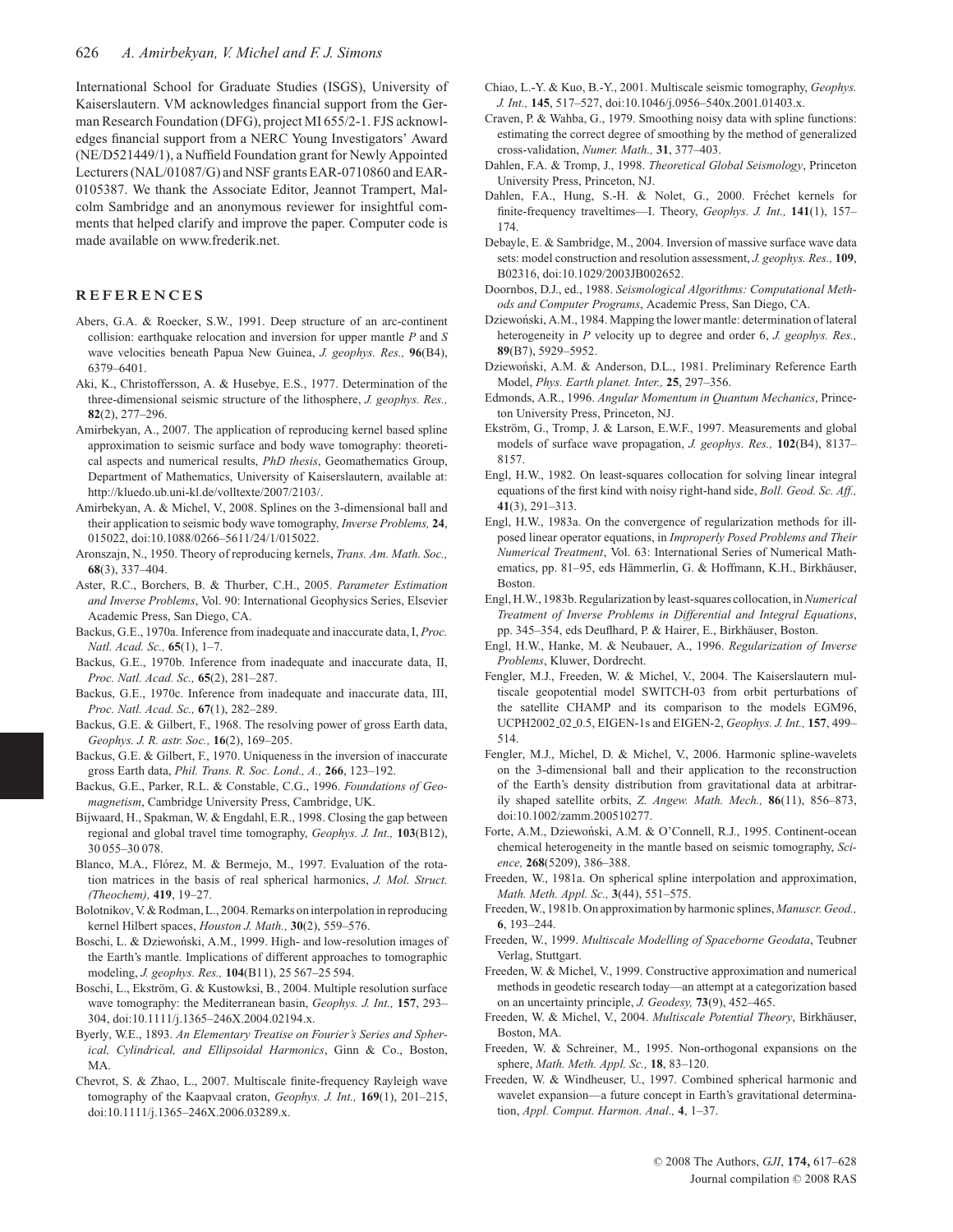- Freeden, W., Gervens, T. & Schreiner, M., 1998.*Constructive Approximation on the Sphere*, Clarendon Press, Oxford, UK.
- Hager, B.H., Clayton, R.W., Richards, M.A., Comer, R.P. & Dziewoński, A.M., 1985. Lower mantle heterogeneity, dynamic topography and the geoid, *Nature,* **313**, 541–545.
- Hansen, P.C., 1992. Analysis of discrete ill-posed problems by means of the L-curve, *SIAM Rev.,* **34**(4), 561–580, doi:10.1137/1034115.
- Hung, S.-H., Dahlen, F.A. & Nolet, G., 2000. Fréchet kernels for finitefrequency traveltimes—II. Examples, *Geophys. J. Int.,* **141**(1), 175– 203.
- Kammann, P. & Michel, V., 2008. Time-dependent Cauchy-Navier splines and their application to seismic wave front propagation, *Z. Angew. Math. Mech.,* **88**(3), 155–178, doi:10.1002/zamm.200610362.
- Kárason, H. & van der Hilst, R.D., 2000, Constraints on mantle convection from seismic tomography, in *The History and Dynamics of Global Plate Motions*, Vol. 121: Geophysical Monograph, eds Richards, M.A., Gordon, R.G. & van der Hilst, R.D., Am. Geophys. Un., Washington, DC.
- Kellogg, O.D., 1967. *Foundations of Potential Theory*, Springer-Verlag, New York.
- Lawson, C.L. & Hanson, R.J., 1974. *Solving Least Squares Problems*, Prentice-Hall, Englewood Cliffs, NJ.
- Lévêque, J.-J., Rivera, L. & Wittlinger, G., 1993. On the use of the checkerboard test to assess the resolution of tomographic inversions, *Geophys. J. Int.,* **115**, 313–318.
- Loris, I., Nolet, G., Daubechies, I. & Dahlen, F.A., 2007. Tomographic inversion using  $\ell_1$ -norm regularization of wavelet coefficients, *Geophys. J. Int.,* **170**(1), 359–370, doi:10.1111/j.1365–246X.2007.03409.x.
- Mallat, S.G., 1989. Multiresolution approximations and wavelet orthonormal bases of L2(R), *Trans. Am. Math. Soc.,* **315**(1), 69–87.
- Masters, G. & Richards-Dinger, K., 1998. On the efficient calculation of ordinary and generalized spherical harmonics, *Geophys. J. Int.,* **135**(1), 307–309.
- Michel, V., 1999, A multiscale method for the gravimetry problem theoretical and numerical aspects of harmonic and anharmonic modelling, *PhD thesis*, Geomathematics Group, Department of Mathematics, University of Kaiserslautern, Shaker Verlag, Aachen.
- Michel, V. & Wolf, K., 2008. Numerical aspects of a spline-based multiresolution recovery of the harmonic mass density out of gravity functionals, *Geophys. J. Int.,* **173**, 1–16, doi:10.1111/j.1365–246X.2007.03700.x.
- Montagner, J.-P., 1986. Regional three-dimensional structures using longperiod surface waves, *Ann. Geophys.,* **4**(B3), 283–294.
- Müller, C., 1966. *Spherical Harmonics*, Springer-Verlag, Berlin.
- Nashed, M.Z. & Wahba, G., 1974. Convergence rates of approximate least squares solutions of linear integral and operator equations of the first kind, *Math. Comput.,* **28**(125), 69–80.
- Nashed, M.Z. & Wahba, G., 1975. Some exponentially decreasing error bounds for a numerical inversion of the Laplace transform, *J. Math. Anal. Appl.,* **52**(3), 660–668.
- Nettles, M. & Dziewoński, A.M., 2008. Radially anisotropic shear velocity structure of the upper mantle globally and beneath North America, *J. geophys. Res.,* **113**, B02303, doi:10.1029/2006JB004819.
- Nissen-Meyer, T., Dahlen, F.A. & Fournier, A., 2007. Spherical-earth Fréchet sensitivity kernels, *Geophys. J. Int.*, **168**(3), **1051–1066**, doi:10.1111/j.1365–246X.2006.03123.x.
- Nolet, G., (ed.), 1987. *Seismic Tomography*, Reidel, Hingham, MA.
- Nolet, G., 2008. *A Breviary for Seismic Tomography*, Cambridge University Press, Cambridge, UK.
- Nolet, G. & Montelli, R., 2005. Optimal parametrization of tomographic models, *Geophys. J. Int.,* **161**(2), 365–372, doi:10.1111/j.1365– 246X.2005.02596.x.
- Pari, G. & Peltier, W.R., 1996. The free-air gravity constraint on subcontinental mantle dynamics, *J. geophys. Res.,* **101**(B12), 28 105–28 132.
- Parker, R.L., 1994. *Geophysical Inverse Theory*, Princeton University Press, Princeton, NJ.
- Romanowicz, B., 2003. Global mantle tomography: progress status in the last 10 years, *Ann. Rev. Geoph. Space Phys.,* **31**, 303–328, doi:10.1146/annurev.earth.31.091602.113555.

Romanowicz, B., 2008. Using seismic waves to image Earth's structure, *Nature,* **451**, 266–268, doi:10.1038/nature06583.

- Romanowicz, B. & Giardini, D., 2001. The future of permanent seismic networks, *Science,* **293**, 2000–2001.
- Saitoh, S., 2005. Best approximation, Tikhonov regularization and reproducing kernels, *Kodai Math. J.,* **28**(2), 359–367.
- Saitoh, S., Matsuura, T. & Asaduzzaman, M., 2003. Operator equations and best approximation problems in reproducing kernel Hilbert spaces, *J. Anal. Appl.,* **1**(3), 131–142.
- Sansone, G., 1959. *Orthogonal Functions (revised English edition)*, Interscience, New York.
- Schreiner, M., 1997a. Locally supported kernels for spherical spline interpolation, *J. Approx. Theory,* **89**, 172–194.
- Schreiner, M., 1997b. On a new condition of strictly positive definite functions on spheres, *Proc. Am. Math. Soc.,* **125**(2), 531–539.
- Shure, L., Parker, R.L. & Backus, G.E., 1982. Harmonic splines for geomagnetic modeling, *Phys. Earth planet. Inter.,* **28**, 215–229.
- Simons, F.J. & Dahlen, F.A., 2006. Spherical Slepian functions and the polar gap in geodesy, *Geophys. J. Int.,* **166**, 1039–1061, doi:10.1111/j.1365– 246X.2006.03065.x.
- Simons, F.J., van der Hilst, R.D., Montagner, J.-P. & Zielhuis, A., 2002. Multimode Rayleigh wave inversion for heterogeneity and azimuthal anisotropy of the Australian upper mantle, *Geophys. J. Int.,* **151**(3), 738– 754, doi:10.1046/j.1365–246X.2002.01787.x.
- Simons, F.J., Dahlen, F.A. & Wieczorek, M.A., 2006a. Spatiospectral concentration on a sphere, *SIAM Rev.,* **48**(3), 504–536, doi:10.1137/ S0036144504445765.
- Simons, F.J., Nolet, G., Babcock, J.M., Davis, R.E. & Orcutt, J.A., 2006b. A future for drifting seismic networks, *EOS, Trans. Am. geophys. Un.,* **87**(31), 305–307.
- Spakman, W. & Bijwaard, H., 2001. Optimization of cell parameterization for tomographic inverse problems, *Pure appl. Geophys.,* **158**, 1401– 1423.
- Spakman, W. & Nolet, G., 1988, Imaging algorithms, accuracy and resolution in delay time tomography, in *Mathematical Geophysics: A Survey of Recent Developments in Seismology and Geodynamics*, pp. 155–187, eds Vlaar, N.J., Nolet, G., Wortel, M.J.R. & Cloetingh, S.A.P.L., Reidel, Dordrecht, The Netherlands.
- Tarantola, A. & Nercessian, A., 1984. Three-dimensional inversion without blocks, *Geophys. J. R. astr. Soc.,* **76**, 299–306.
- Tarantola, A. & Valette, B., 1982. Generalized nonlinear inverse problems solved using the least squares criterion, *Rev. Geophys.,* **20**(2), 219– 232.
- Trampert, J. & Snieder, R., 1996. Model estimations biased by truncated expansions: Possible artifacts in seismic tomography, *Science,* **271**(5253), 1257–1260, doi:10.1126/science.271.5253.1257.
- Trampert, J. & Woodhouse, J.H., 1995. Global phase-velocity maps of Love and Rayleigh-waves between 40 and 150 seconds, *Geophys. J. Int.,* **122**(2), 675–690.
- Trampert, J. & Woodhouse, J.H., 1996. High resolution global phase velocity distributions, *Geophys. Res. Lett.,* **23**(1), 21–24.
- Trampert, J. & Woodhouse, J.H., 2001. Assessment of global phase velocity models, *Geophys. J. Int.,* **144**(1), 165–174, doi:10.1046/j.1365– 246x.2001.00307.x.
- Trampert, J. & Woodhouse, J.H., 2003. Global anisotropic phase velocity maps for fundamental mode surface waves between 40 and 150 s,*Geophys. J. Int.,* **154**(1), 154–165, doi:10.1046/j.1365–246X.2003.01952.x.
- Tücks, M., 1996, Navier-Splines und ihre Anwendung in der Deformationsanalyse, *PhD thesis*, Geomathematics Group, Department of Mathematics, University of Kaiserslautern.
- Wang, Z. & Dahlen, F.A., 1995. Spherical-spline parameterization of threedimensional Earth models, *Geophys. Res. Lett.,* **22**, 3099–3102.
- Wang, Z., Tromp, J. & Ekström, G., 1998. Global and regional surfacewave inversions: a spherical-spline parameterization, *Geophys. Res. Lett.,* **25**(2), 207–210.
- Whaler, K.A. & Gubbins, D., 1981. Spherical harmonic analysis of the geomagnetic field: an example of a linear inverse problem, *Geophys. J. Int.,* **65**(3), 645–693, doi:10.1111/j.1365–246X.1981.tb04877.x.